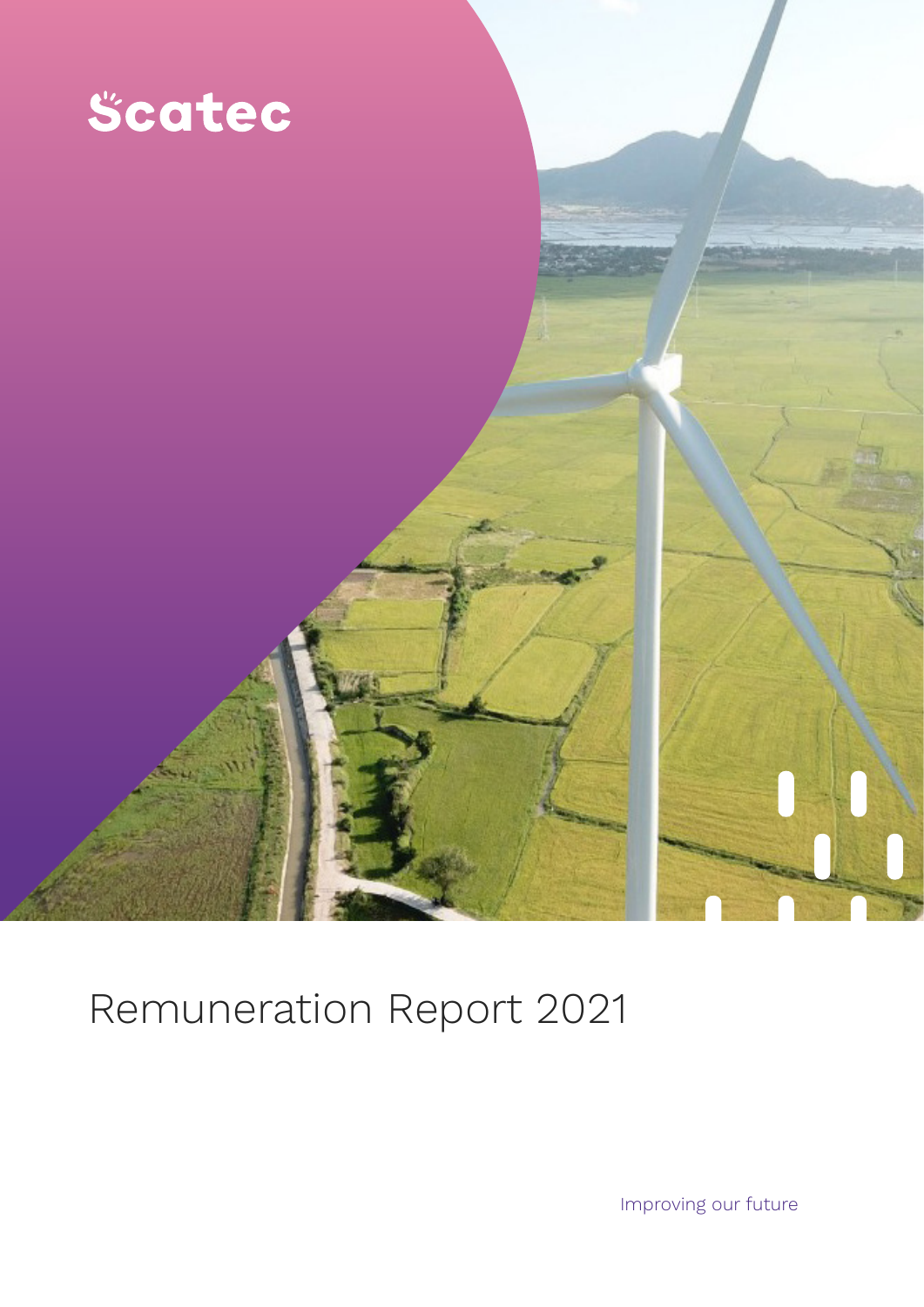## 1. Introduction

The remuneration awarded to our Executive Management team in 2021 was in line with our remuneration policy outlined in the Board of Directors' guidelines for remuneration of Executive Management. The total remuneration of the Executive Management team described in this report is based on market practice and designed to support the Company's strategy, long-term interest and sustainability as well as attract and retain high calibre talent.

The details of these items are described in this report as well as in our remuneration policy outlined in the Board of Directors' guidelines for remuneration of Executive Management.

The 2021 financial year marked a year of change for Scatec; going from being a pure solar power company to becoming a leading renewable energy solutions provider with a broad technological footprint. As a result of the change in company strategy and scope, all members of the Executive Management team had changes made to their fixed annual base salary to reflect their growing role. The Executive Management team also had a new member; Jarl Arve Kosberg, the EVP for Hydropower Project Development to reflect the change in our technological footprint. Jarl Arve Kosberg retired in January 2022. The acquisition of SN Power represented an outstanding achievement for the Executive Management team and as such a one-time additional bonus was paid in January 2021, in recognition of contribution in delivering acquisition of SN Power AS.

For more information about the general performance of the Company, refer to the Scatec Annual Report 2021

# 2. Summary of remuneration policy

The objectives of the remuneration policy are (i) to motivate the Executive Management to strive to realise the Company's strategic goals including financial results, (ii) to be suitable to attract and retain skilled leaders taking into account the international market the Company participates in, and (iii) alignment with a representative average for management salaries for comparable Executive Management in similar businesses, and in the respective local market.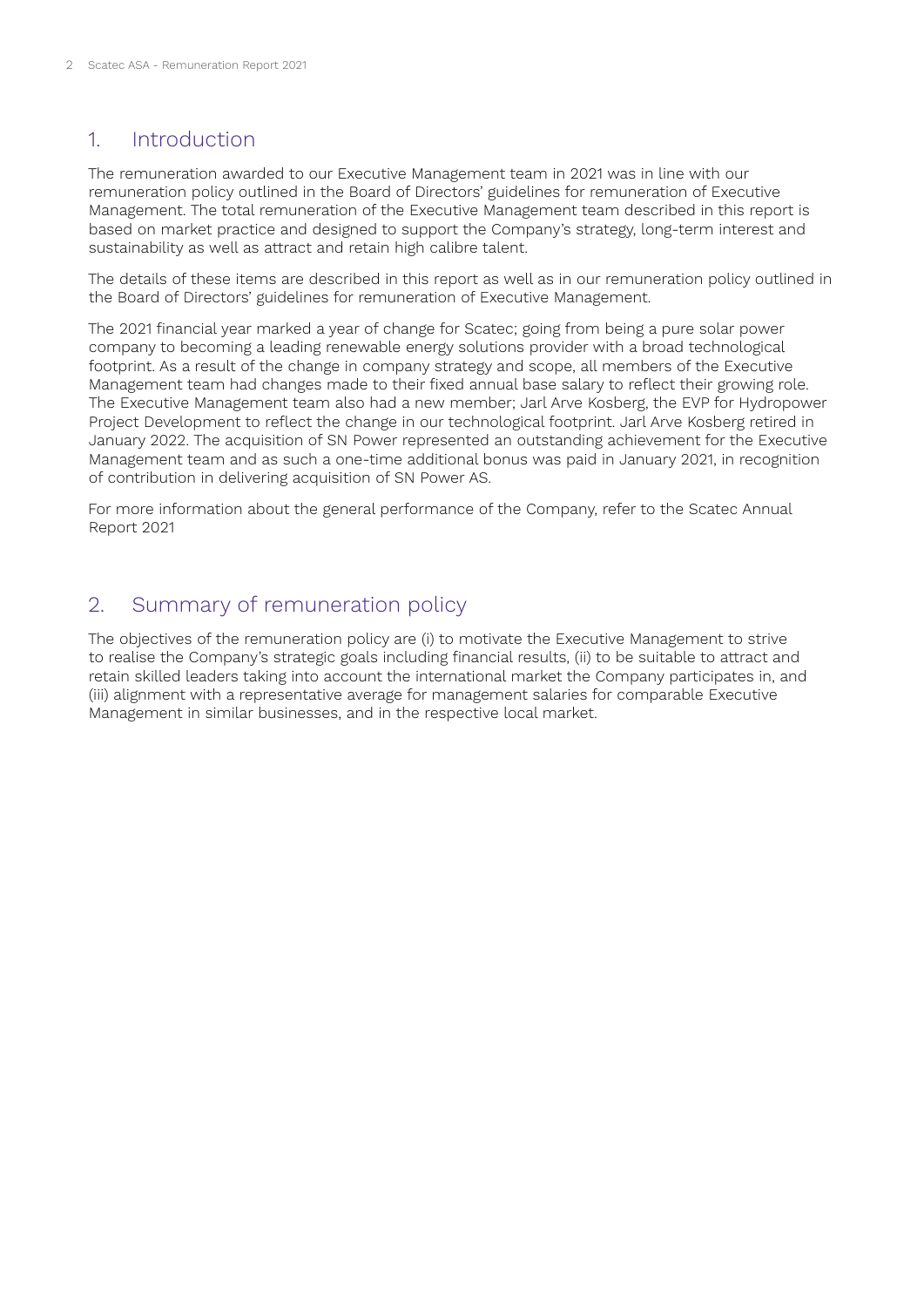# 3. Summary of remuneration structure

The elements of the remuneration policy in 2021 are described in the guidelines for remuneration of Executive Management and summarised below.

| Element                                 | Objective                                                                                                                                                             | Remuneration level                                                                                                                                                                                                                                                                                | Performance measure                                                                                                                                                 |
|-----------------------------------------|-----------------------------------------------------------------------------------------------------------------------------------------------------------------------|---------------------------------------------------------------------------------------------------------------------------------------------------------------------------------------------------------------------------------------------------------------------------------------------------|---------------------------------------------------------------------------------------------------------------------------------------------------------------------|
| Fixed base salary                       | Align with market to<br>attract and retain qualified<br>executives                                                                                                    | Competitive, but not<br>market leading compared<br>to the levels in other listed<br>companies in the Norwegian<br>Stock Exchange with<br>international activities                                                                                                                                 | The base salary is normally<br>subject to annual review<br>based on an evaluation of<br>the individual's performance<br>and contributions to the<br>Company's goals |
| Short-term<br>Incentive                 | To motivate and encourage<br>our performance culture<br>and individual's contribution<br>to the Company's business<br>strategy                                        | The Executive Management<br>team are entitled to an<br>annual bonus ranging from<br>0-50% of their base salary.<br>The Company threshold<br>principles applies. See details<br>below                                                                                                              | Performance measures the<br>achievement of the EVP's<br>department KPIs and group<br>key performance indicators<br>and goals                                        |
| Long-Term<br>Incentive (LTI)            | Strengthen the alignment<br>of Executive Management<br>and shareholders' long-term<br>interests and sustainability<br>of the Company. Aims to<br>retain key employees | The number of options<br>awarded to each Executive<br>Management member is<br>calculated so that the value<br>of the options is expected to<br>correspond to fifty percent of<br>the employee's base salary<br>based on a predefined share<br>price increase over the tenor<br>of the option plan | None                                                                                                                                                                |
| Pension and<br>Insurance<br>schemes     | Provide competitive<br>postemployment and other<br>benefits                                                                                                           | Scatec offers a competitive<br>pension and insurance<br>scheme aligned to the local<br>markets. See pension and<br>insurance section                                                                                                                                                              | N/A                                                                                                                                                                 |
| Employee Share<br>Purchase<br>Programme | Align and strengthen<br>employee interest on<br>Scatec's long-term<br>development by increasing<br>employees' ownership in<br>Scatec                                  | The programme provides<br>eligible employees the<br>opportunity to buy Scatec<br>shares at a discounted<br>rate. Shares are purchased<br>through an interest free loan<br>and paid back through payroll<br>reductions. Shares are locked<br>for a 2-year period                                   | None                                                                                                                                                                |
| Other benefits in<br>kind               | Align with market to<br>attract and retain qualified<br>executives                                                                                                    | Competitive, but not market<br>leading. Benefits in kind that<br>are common for comparable<br>position e.g., free telephone<br>service, home PC, free<br>broadband service, and<br>newspapers                                                                                                     | N/A                                                                                                                                                                 |

The Board of Directors and members of the Nomination Committee receive annual fees.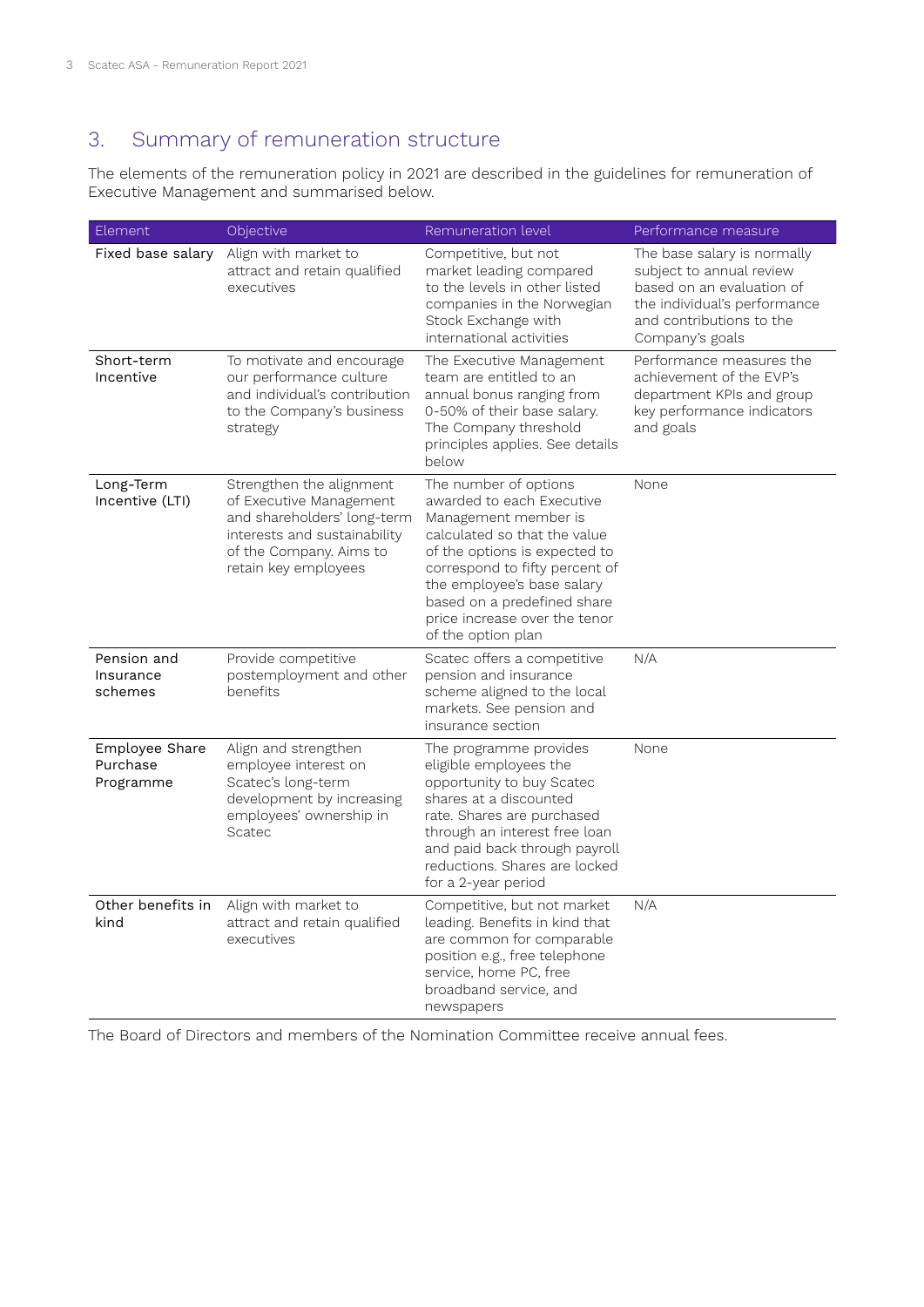# 4. Short-term Incentive scheme

The Executive Management is part of the Company's bonus scheme. The scheme assesses performance on both the Company's overall- and financial performance as well as each Executive Management member's department and performance.

### Company threshold evaluation for 2021 financial year:

For bonus to be paid, the company threshold needs to be met. Threshold assessment includes the overall company goals and objectives and key financial performance, which are considered to contribute to long-term growth in shareholder value. Additionally, the group's objective of being a leading company within environment and sustainability is also considered when determining bonus threshold. The threshold may reduce or, in critical situations, even annul the payment of bonus. It ensures and strengthens the link between the Company's overall financial results and the individual variable pay.

When assessing the Company threshold for 2021, Scatec took into consideration:

- **•** the production volume of operating assets
- **•** start of construction of new power plants
- **•** increase in project backlog and pipeline
- **•** compliance and ESG accomplishments
- **•** integration of SN Power
- **•** People and Organisation strategy implementation

Based on a holistic evaluation, the assessment of the Board of Directors is that the Company did not meet its performance targets in all areas. In particular, the Company's growth was significantly below target.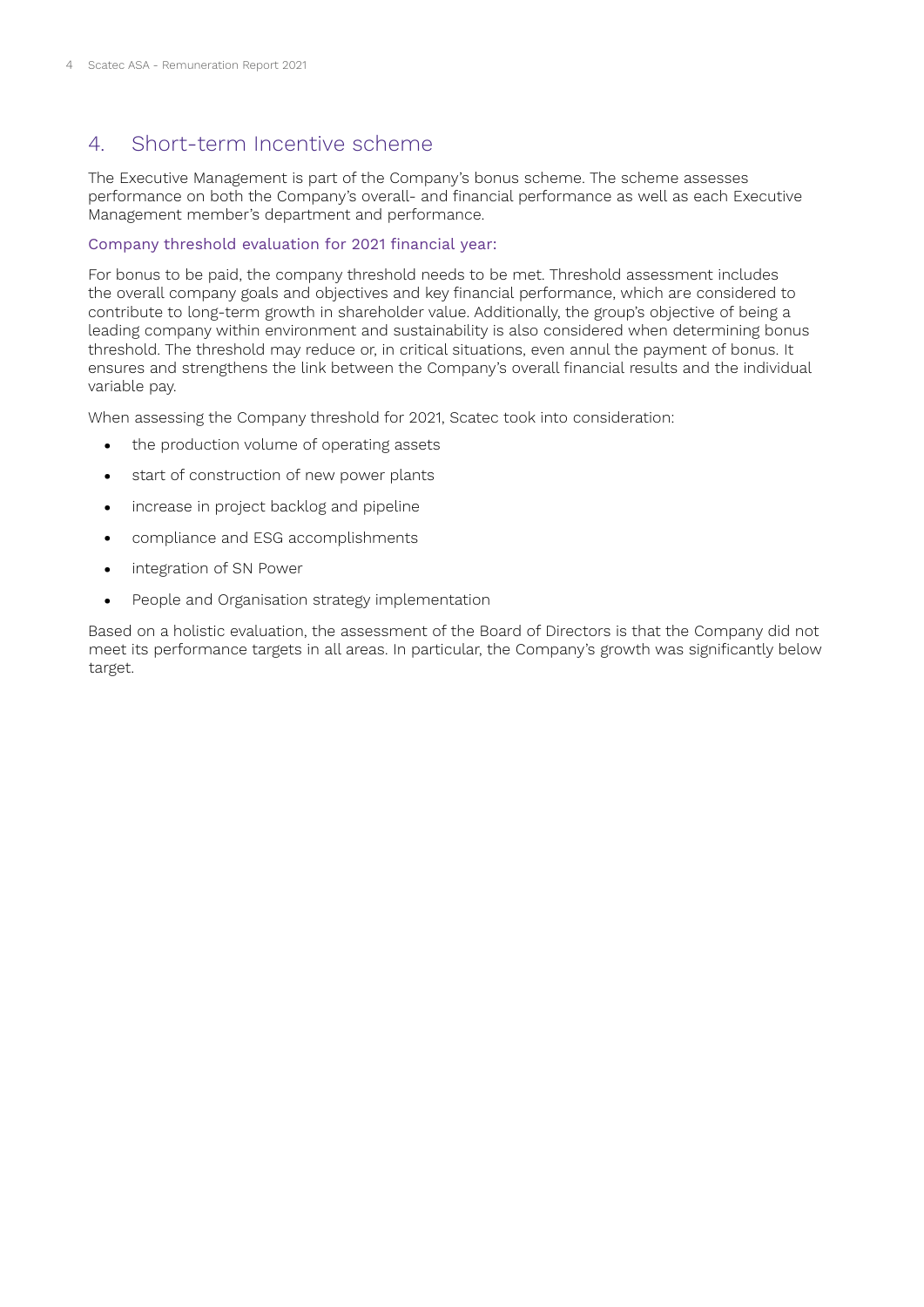# 5. Remuneration to the Executive Management, Board of Directors, and members of the Nomination Committee

## 5.1. a). Total remuneration for the Executive Management of Scatec ASA in the 2021 financial year:

|                                   |                                                                   | Fixed<br>remu-<br>neration  |                                     | One<br>vear<br>vari-<br>able  | Multi-year<br>variable                                                       |                                                                                 | Extra-<br>ordinary<br>items              |                      |                                |                                      | of fixed and<br>variable | Proportionate<br>remuneration |
|-----------------------------------|-------------------------------------------------------------------|-----------------------------|-------------------------------------|-------------------------------|------------------------------------------------------------------------------|---------------------------------------------------------------------------------|------------------------------------------|----------------------|--------------------------------|--------------------------------------|--------------------------|-------------------------------|
| Name                              | Title                                                             | Base<br>salary <sup>1</sup> | Other<br>bene-<br>fits <sup>2</sup> | An-<br>nual<br>bonus<br>(STI) | Num-<br>ber of<br>options<br>award-<br>ed at<br>grant<br>date in<br>$2021^3$ | <b>B&amp;S</b><br>fair<br>value<br>$of$ op-<br>tions<br>grant-<br>$\text{ed}^4$ | One<br>time<br>acqui-<br>sition<br>bonus | Pen-<br>sion<br>cost | Loans<br>out-<br>stand-<br>ing | Total<br>paid re-<br>muner-<br>ation | Fixed                    | Vari-<br>able                 |
| Raymond<br>Carlsen                | Chief<br>Executive<br>Officer                                     | 3,995                       | 15                                  | 1,138                         | 18                                                                           | 2,074                                                                           | 1,625                                    | 157                  | 22                             | 9,026                                | 46%                      | 54%                           |
| Mikkel Tørud                      | Chief<br>Financial<br>Officer                                     | 2,718                       | 15                                  | 813                           | 13                                                                           | 1,483                                                                           | 1,162                                    | 165                  | 22                             | 6,378                                | 46%                      | 54%                           |
| Snorre<br>Valdimarsson            | <b>EVP</b> General<br>Counsel                                     | 2,292                       | 15                                  | 672                           | 11                                                                           | 1,225                                                                           | 960                                      | 162                  | 22                             | 5,348                                | 47%                      | 53%                           |
| Terje Pilskog                     | <b>EVP Project</b><br>Development<br>& Project<br>Finance         | 2,594                       | 15                                  | 740                           | 12                                                                           | 1,349                                                                           | 1,057                                    | 162                  | 22                             | 5,939                                | 47%                      | 53%                           |
| Roar<br>Haugland                  | <b>EVP</b><br>Sustainable<br><b>Business &amp;</b><br><b>HSSE</b> | 2,105                       | 15                                  | 632                           | 10                                                                           | 1,152                                                                           | 541                                      | 164                  | 22                             | 4,631                                | 50%                      | 50%                           |
| Torstein<br>Berntsen              | <b>EVP Power</b><br>Production<br>and Asset<br>Management         | 2,383                       | 15                                  | 671                           | 11                                                                           | 1,224                                                                           | 575                                      | 172                  | 22                             | 5,062                                | 51%                      | 49%                           |
| Pål Helsing                       | <b>EVP Solutions</b>                                              | 2,396                       | 15                                  | 680                           | 11                                                                           | 1,238                                                                           | 582                                      | 160                  | 22                             | 5,093                                | 51%                      | 49%                           |
| Toril Haaland                     | EVP People &<br>Organisation                                      | 1,978                       | 15                                  | 577                           | $\mathrel{\mathsf{g}}$                                                       | 1,052                                                                           | 494                                      | 161                  | 22                             | 4,299                                | 51%                      | 49%                           |
| Jarl Arve<br>Kosberg <sup>5</sup> | <b>EVP</b><br>Hydropower<br>Project<br>Development                | 1,943                       | 13                                  | $\overline{\phantom{a}}$      | 13                                                                           | 677                                                                             | $\bar{\phantom{a}}$                      | 143                  | 22                             | 2,798                                | 76%                      | 24%                           |

(Data in NOK thousand)

Bonus for the 2021 earning year is paid in March 2022 and not reported in the table above. Bonus amounts reported in the table above are the annual bonuses paid in 2021 for 2020 earning year. A onetime additional bonus paid in recognition of contribution in delivering acquisition of SN Power AS was paid in January 2021 and therefore included in the table above. This amount is also included in the calculation of proportionate variable remuneration explaining the high relative share of variable pay in the remuneration of the Executive Management team in 2021.

<sup>&</sup>lt;sup>1</sup>Including paid out holiday allowance.

 $^2$ Other benefits include benefits such as insurance, free phone, car allowance and synthetic shares.

<sup>3</sup>Rounded to the nearest 1000.

<sup>4</sup> Fair value of the 2021 options granted using the Black-Scholes-Merton (BSM) model, in accordance with IFRS standards.

<sup>5</sup> Member joined in January 2021 and retired in January 2022.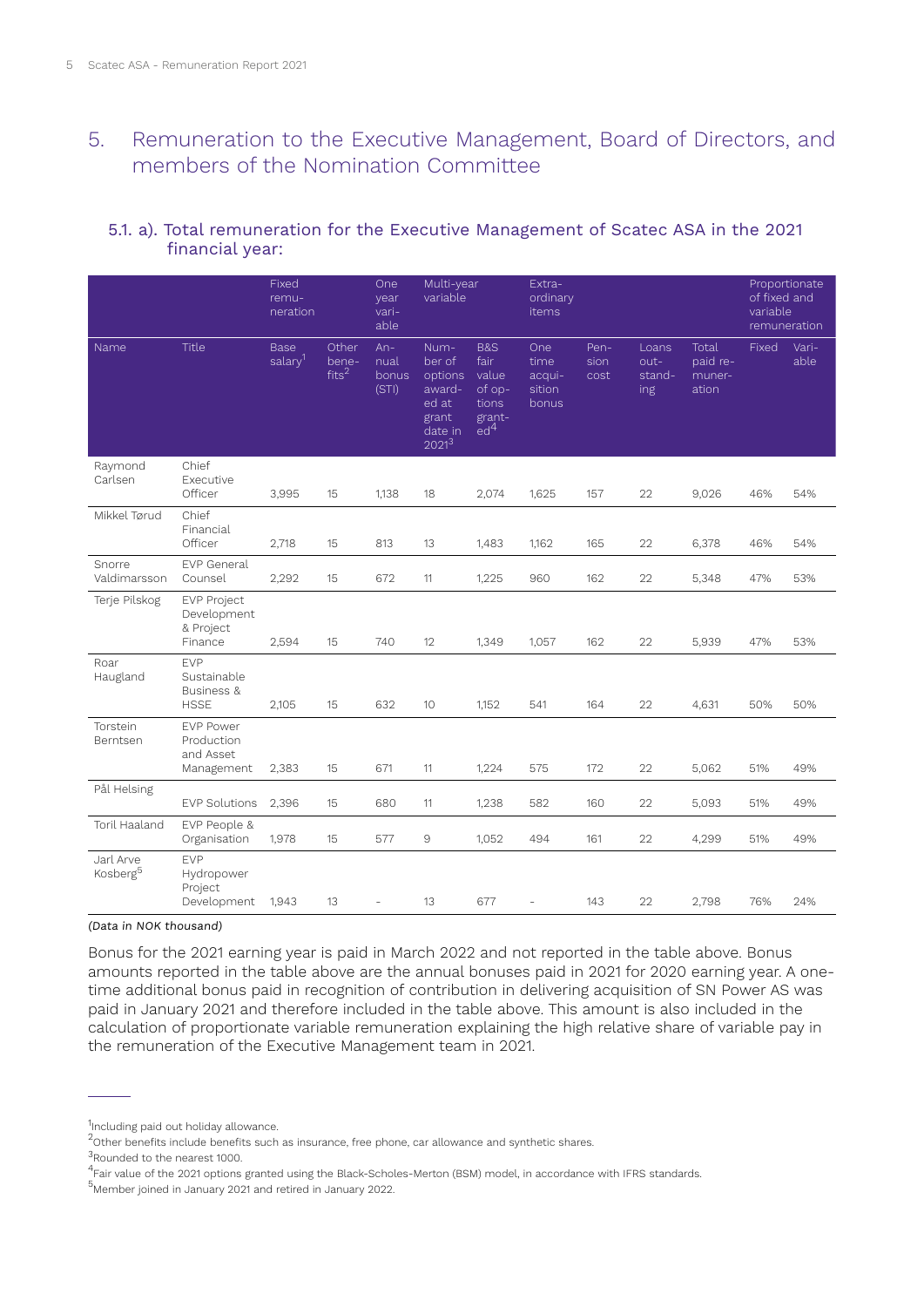## 5.1. b). Total remuneration for the Executive Management of Scatec ASA in the 2020 financial year:

|                        |                                                           | Fixed<br>remuneration   |                        | One<br>year<br>variable  | Multi-year variable                                                      |                                                       | Proportionate of<br>fixed and variable<br>remuneration |                                |                                      |       |          |
|------------------------|-----------------------------------------------------------|-------------------------|------------------------|--------------------------|--------------------------------------------------------------------------|-------------------------------------------------------|--------------------------------------------------------|--------------------------------|--------------------------------------|-------|----------|
| Name                   | Title                                                     | Fixed<br>base<br>salary | Other<br>bene-<br>fits | Annual<br>bonus<br>(STI) | Num-<br>ber of<br>options<br>award-<br>ed at<br>grant<br>date in<br>2020 | <b>B&amp;S</b> fair<br>value of<br>options<br>granted | Pension<br>cost                                        | Loans<br>out-<br>stand-<br>ing | Total<br>paid re-<br>muner-<br>ation | Fixed | Variable |
| Raymond<br>Carlsen     | Chief<br>Executive<br>Officer                             | 3,557                   | 45                     | 1,418                    | 48                                                                       | 1,488                                                 | 156                                                    | $\circ$                        | 6,664                                | 56%   | 44%      |
| Mikkel Tørud           | Chief Financial<br>Officer                                | 2,454                   | 45                     | 930                      | 36                                                                       | 1,097                                                 | 156                                                    | 273                            | 4,955                                | 59%   | 41%      |
| Snorre<br>Valdimarsson | <b>EVP</b> General<br>Counsel                             | 2,024                   | 42                     | 768                      | 29                                                                       | 906                                                   | 157                                                    | 432                            | 4,329                                | 61%   | 39%      |
| Terje Pilskog          | <b>EVP Project</b><br>Development<br>& Project<br>Finance | 2,225                   | 45                     | 845                      | 32                                                                       | 998                                                   | 158                                                    | 316                            | 4,587                                | 60%   | 40%      |
| Roar<br>Haugland       | EVP<br>Sustainable<br>Business &<br><b>HSSE</b>           | 1,924                   | 43                     | 722                      | 28                                                                       | 852                                                   | 161                                                    | $\circ$                        | 3,702                                | 57%   | 43%      |
| Torstein<br>Berntsen   | <b>EVP Power</b><br>Production<br>and Asset<br>Management | 2,026                   | 43                     | 768                      | 29                                                                       | 906                                                   | 164                                                    | 370                            | 4,277                                | 61%   | 39%      |
| Pål Helsing            | <b>EVP Solutions</b>                                      | 2,069                   | 43                     | 776                      | 30                                                                       | 916                                                   | 157                                                    | $\circ$                        | 3,961                                | 57%   | 43%      |
| Toril Haaland          | EVP People &<br>Organisation                              | 1,707                   | 42                     | 660                      | 25                                                                       | 778                                                   | 157                                                    | 0                              | 3,344                                | 57%   | 43%      |

(Data in NOK thousand)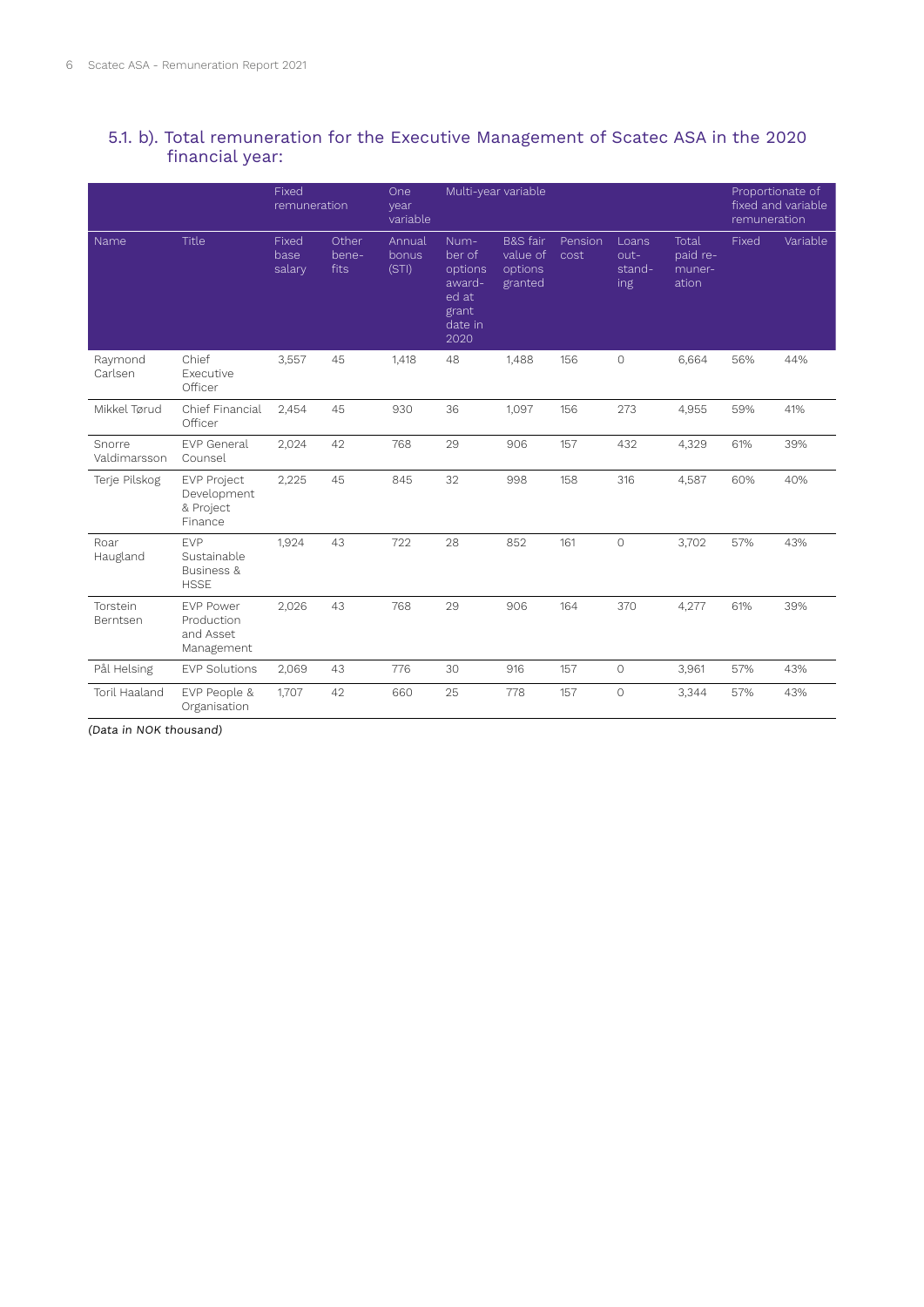## 5.2 Remuneration for the Board of Directors and members of the Nomination Committee

|                            | 2021                       |                         |                                     |                                |                                    | 2020                                     |                          |                                     |                                   |                                    |
|----------------------------|----------------------------|-------------------------|-------------------------------------|--------------------------------|------------------------------------|------------------------------------------|--------------------------|-------------------------------------|-----------------------------------|------------------------------------|
| Name                       | Board<br>remuner-<br>ation | Audit<br>Commit-<br>tee | Remuner-<br>ation<br>Commit-<br>tee | Nomina-<br>tion Com-<br>mittee | Total<br>remu-<br>neration<br>2021 | <b>Board</b><br>remun-<br>$er-$<br>ation | Audit<br>Commit-<br>tee  | Remuner-<br>ation<br>Commit-<br>tee | Nomina-<br>tion<br>Commit-<br>tee | Total<br>remu-<br>neration<br>2020 |
| John<br>Andersen Jr.       | 530                        | 65                      | 50                                  | L,                             | 645                                | 480                                      | 59                       | 32                                  | $\sim$                            | 571                                |
| John<br>Giverholt          |                            | ۳                       |                                     |                                |                                    | 300                                      | $\overline{\phantom{a}}$ | 32                                  | ÷                                 | 332                                |
| Jan<br>Skogseth            | 340                        | ÷,                      | 35                                  | $\bar{\phantom{a}}$            | 375                                | 300                                      | $\overline{\phantom{a}}$ | 32                                  | $\overline{\phantom{a}}$          | 332                                |
| Gisele<br>Marchand         | 340                        | 90                      | $\equiv$                            | L,                             | 430                                | 300                                      | 59                       | 32                                  | $\overline{\phantom{a}}$          | 391                                |
| Maria<br>Moræus<br>Hanssen | 340                        | $\equiv$                | 35                                  | $\equiv$                       | 375                                | 300                                      | 59                       | ۰                                   | ÷,                                | 359                                |
| Jørgen<br>Kildahl          | 340                        | 65                      | $\overline{\phantom{a}}$            | $\overline{\phantom{a}}$       | 405                                | $\overline{\phantom{a}}$                 |                          | $\overline{\phantom{a}}$            | $\overline{\phantom{a}}$          |                                    |
| Alf Inge<br>Gjerde         | $\equiv$                   |                         |                                     | $\equiv$                       |                                    |                                          |                          |                                     | 54                                | 54                                 |
| Kristine<br>Ryssdal        | $\sim$                     | $\sim$                  | $\overline{\phantom{a}}$            | 57                             | 57                                 | $\overline{\phantom{a}}$                 | $\equiv$                 | $\overline{\phantom{a}}$            | 37                                | 37                                 |
| Svein<br>Høgseth           |                            |                         | $\equiv$                            | 39                             | 39                                 | $\overline{a}$                           |                          | $\overline{\phantom{a}}$            | 37                                | 37                                 |
| Mats Holm                  | $\bar{a}$                  | $\equiv$                | $\equiv$                            | 39                             | 39                                 | $\overline{\phantom{a}}$                 | $\equiv$                 | $\equiv$                            | $\overline{\phantom{a}}$          |                                    |
| Annie<br>Bersagel          |                            |                         |                                     | 39                             | 39                                 |                                          |                          |                                     |                                   |                                    |

(Data in NOK thousand)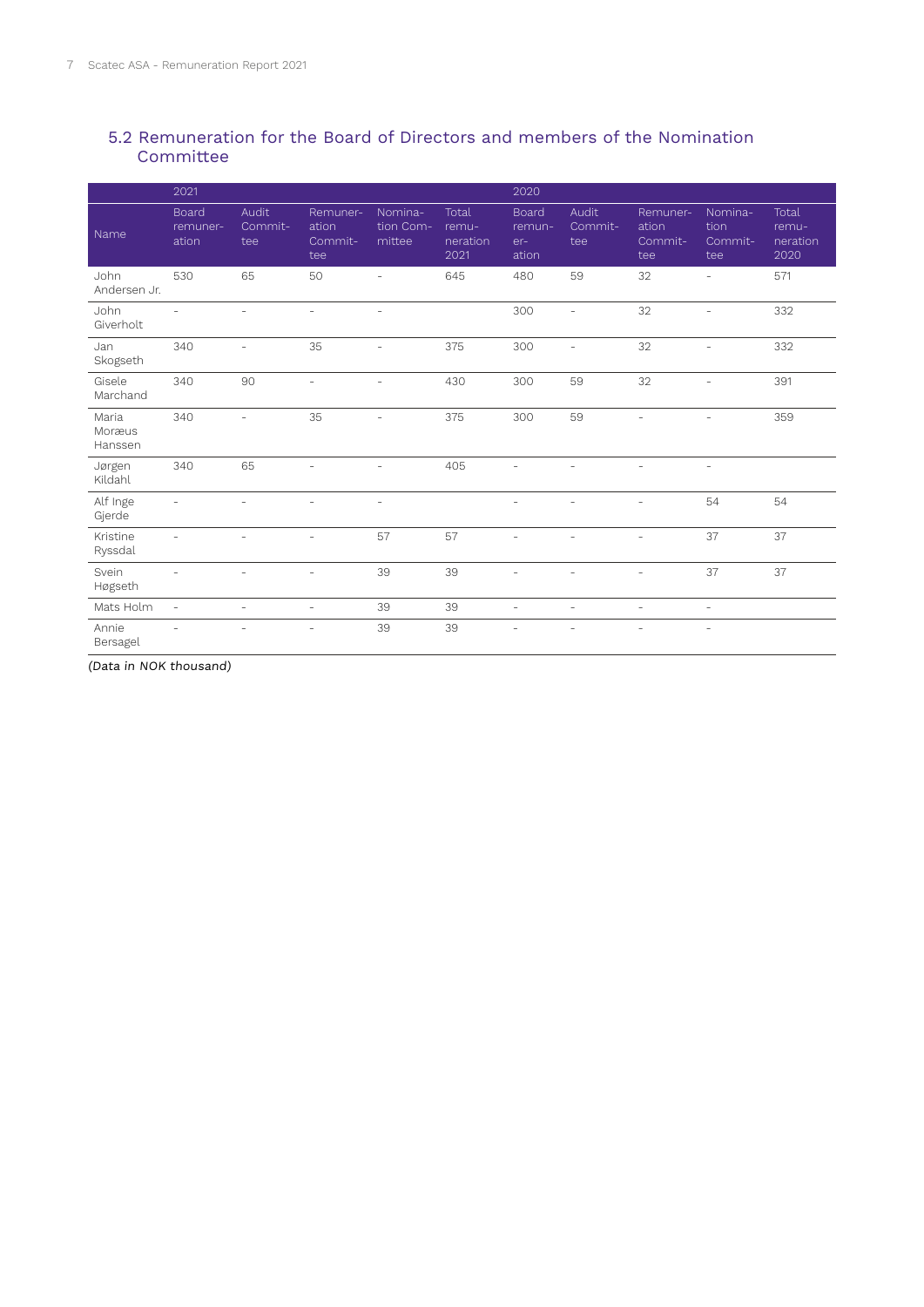### 5.3. Long-term incentive – Share option plan

The last award under the share option plan approved by the Annual General Meeting in 2020 was made in January 2022.

The Executive Management were allocated options over a three-year period corresponding to 619,651 shares of the Company.

|                                                       | 2020 total options<br>awarded | 2021 total options<br>awarded | 2022 total options<br>awarded |
|-------------------------------------------------------|-------------------------------|-------------------------------|-------------------------------|
| Raymond Carlsen, CEO                                  | 48,308                        | 18,163                        | 43,183                        |
| Mikkel Tørud, CFO                                     | 35,614                        | 12,986                        | 30,345                        |
| Terje Pilskog, EVP Solar and Wind Development         | 32,400                        | 11,814                        | 29,178                        |
| Pål Helsing, EVP Solutions                            | 29,740                        | 10,845                        | 26,844                        |
| Torstein Berntsen, EVP Power Production               | 29,400                        | 10,721                        | 26,844                        |
| Roar Haugland, EVP Sustainable Business and HSSE      | 27,663                        | 10,087                        | 23,342                        |
| Snorre Valdimarsson, EVP General Counsel              | 29,426                        | 10,730                        | 25,677                        |
| Toril Haaland, EVP People and Organisation            | 25,258                        | 9,210                         | 22,175                        |
| Jarl Arve Kosberg, EVP Hydropower Project Development | N/A                           | 12,854                        | 26,844                        |
| Total                                                 | 257,809                       | 107,410                       | 254.432                       |

Annually approximately 1/3 of the options awarded vests, with corresponding vesting periods of 12, 24 and 36 months (outstanding options are cancelled in the event of exit from the company).

The strike price of each annual award is based on the volume weighted average share price of the shares on Oslo Stock Exchange the ten preceding trading days of the grant date. To exercise vested options the participant needs to be employed in Scatec at the time of the exercise period.

The number of options awarded to each Executive Management member is calculated so that the value of the options is expected to correspond to fifty percent of the employee's base salary based on a predefined share price increase over the tenor of the option plan.

The option plan is designed to create an ownership culture to ensure alignment between the shareholders on the one side and Executive Management and other key employees on the other. The option plan is an important tool to attract and retain high calibre employees.

It is intended that the Board of Directors may use its authorisation to increase the share capital of the Company and/or buy own shares to settle options being exercised under the option plan.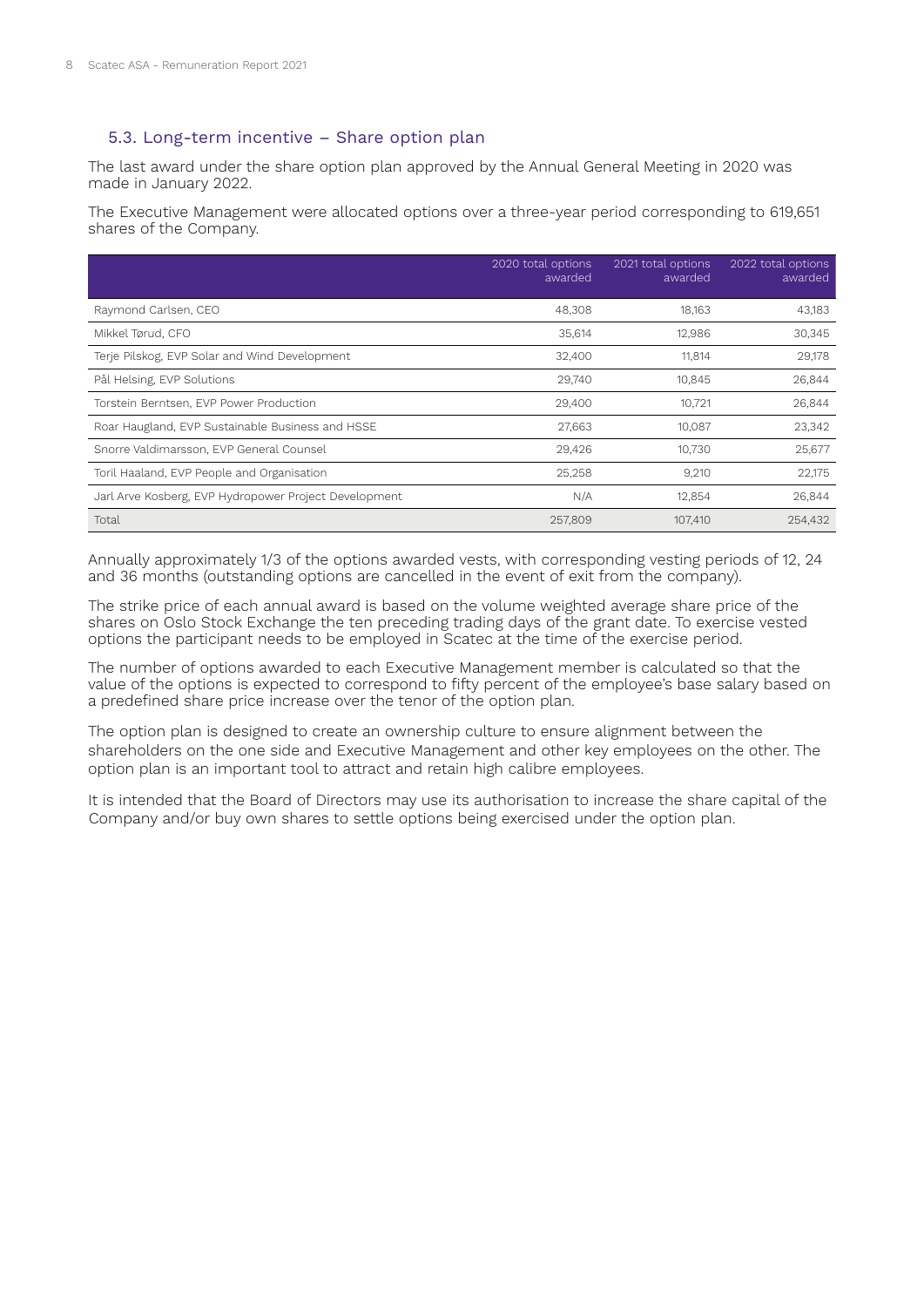#### 5.3.1 Stock options awarded or due to the Executive Management team for the 2021 financial year:

Below is a summary of the LTI stock options awarded in 2021 and the opening and closing balance.

|                                                                            | Main conditions of the share options plan         |                |                                                   |                                                            |                                           |                                                                                       | Opening<br>During the year<br>balance             |                                                                                   |                                                |                                        | <b>Closing</b><br>Balance                                  |
|----------------------------------------------------------------------------|---------------------------------------------------|----------------|---------------------------------------------------|------------------------------------------------------------|-------------------------------------------|---------------------------------------------------------------------------------------|---------------------------------------------------|-----------------------------------------------------------------------------------|------------------------------------------------|----------------------------------------|------------------------------------------------------------|
| Name of<br>Executive<br>Management<br>Team                                 | Specifi-<br>cation of<br>plan                     | Award<br>date  | Vesting<br>date <sup>6</sup>                      | <b>Expiry</b><br>date to<br>exercise<br>$op-$<br>tions $7$ | <b>Strike</b><br>price<br>of the<br>share | No. of<br>options<br>award-<br>ed at<br>begin-<br>ning<br>of the<br>year <sup>8</sup> | No. of<br>options<br>grant-<br>ed for<br>$2021^9$ | <b>B&amp;S</b> fair<br>value of<br>options<br>granted<br>in 2021<br>$(MNOK)^{10}$ | No.<br>Options<br>exer-<br>cised <sup>11</sup> | Options<br>unvest-<br>ed <sup>12</sup> | <b>Total</b><br>number<br>of<br>op-<br>tions <sup>13</sup> |
| Raymond<br>Carlsen, CEO                                                    | 2021<br>Options<br>program<br>- January<br>grants | 04.01.<br>2021 | $1/3$ vest<br>after<br>12, 24<br>and 36<br>months | 01.01.<br>2025                                             | 313.82                                    | 108,637                                                                               | 18,163                                            | 2,074                                                                             | $-58,951$                                      | 67,849                                 | 67,849                                                     |
| Mikkel Tørud,<br>CFO                                                       | 2021<br>Options<br>program<br>- January<br>grants | 04.01.<br>2021 | $1/3$ vest<br>after<br>12, 24<br>and 36<br>months | 01.01.<br>2025                                             | 313.82                                    | 79,876                                                                                | 12,986                                            | 1,483                                                                             | $-43,309$                                      | 49,553                                 | 49,553                                                     |
| Terje Pilskog,<br>EVP Solar and<br>Wind<br>Development                     | 2021<br>Options<br>program<br>- January<br>grants | 04.01.<br>2021 | $1/3$ vest<br>after<br>12, 24<br>and 36<br>months | 01.01.<br>2025                                             | 313.82                                    | 70,930                                                                                | 11,814                                            | 1,225                                                                             | $-38,165$                                      | 44,579                                 | 44,579                                                     |
| Pål Helsing,<br><b>EVP Solutions</b>                                       | 2021<br>Options<br>program<br>- January<br>grants | 04.01.<br>2021 | $1/3$ vest<br>after<br>12, 24<br>and 36<br>months | 01.01.<br>2025                                             | 313.82                                    | 51,161                                                                                | 10,845                                            | 1,349                                                                             | $-20,625$                                      | 41,381                                 | 41,381                                                     |
| Torstein<br>Berntsen, EVP<br>Power<br>Production                           | 2021<br>Options<br>program<br>- January<br>grants | 04.01.<br>2021 | $1/3$ vest<br>after<br>12, 24<br>and 36<br>months | 01.01.<br>2025                                             | 313.82                                    | 65,939                                                                                | 10,721                                            | 1,152                                                                             | $-35,751$                                      | 40,909                                 | 40,909                                                     |
| Roar Haugland,<br><b>FVP</b><br>Sustainable<br>Business and<br><b>HSSE</b> | 2021<br>Options<br>program<br>- January<br>grants | 04.01.<br>2021 | $1/3$ vest<br>after<br>12, 24<br>and 36<br>months | 01.01.<br>2025                                             | 313.82                                    | 62,114                                                                                | 10,087                                            | 1,224                                                                             | $-33,710$                                      | 38,491                                 | 38,491                                                     |

 $61/3$  vests on 01.01.2022, 1/3 vests on 01.01.2023 and 1/3 vests on 01.01.2024

<sup>7</sup>Expiry date of the options in 5 years after grant date. Exercise period in 2021 was from 29 January to 3 February 2021

<sup>&</sup>lt;sup>8</sup>No. of options in balance prior to the 2021 grants

<sup>&</sup>lt;sup>9</sup>No. of options awarded in 2021

<sup>&</sup>lt;sup>10</sup>Fair value of the 2021 options granted using the Black-Scholes-Merton (BSM) model, in accordance with IFRS standards

<sup>&</sup>lt;sup>11</sup>No. of options excercised in 2021

 $^{12}$ No. of options unvested after the exercise period in 2021

<sup>13</sup>Remaining balance of options after exercise period in 2021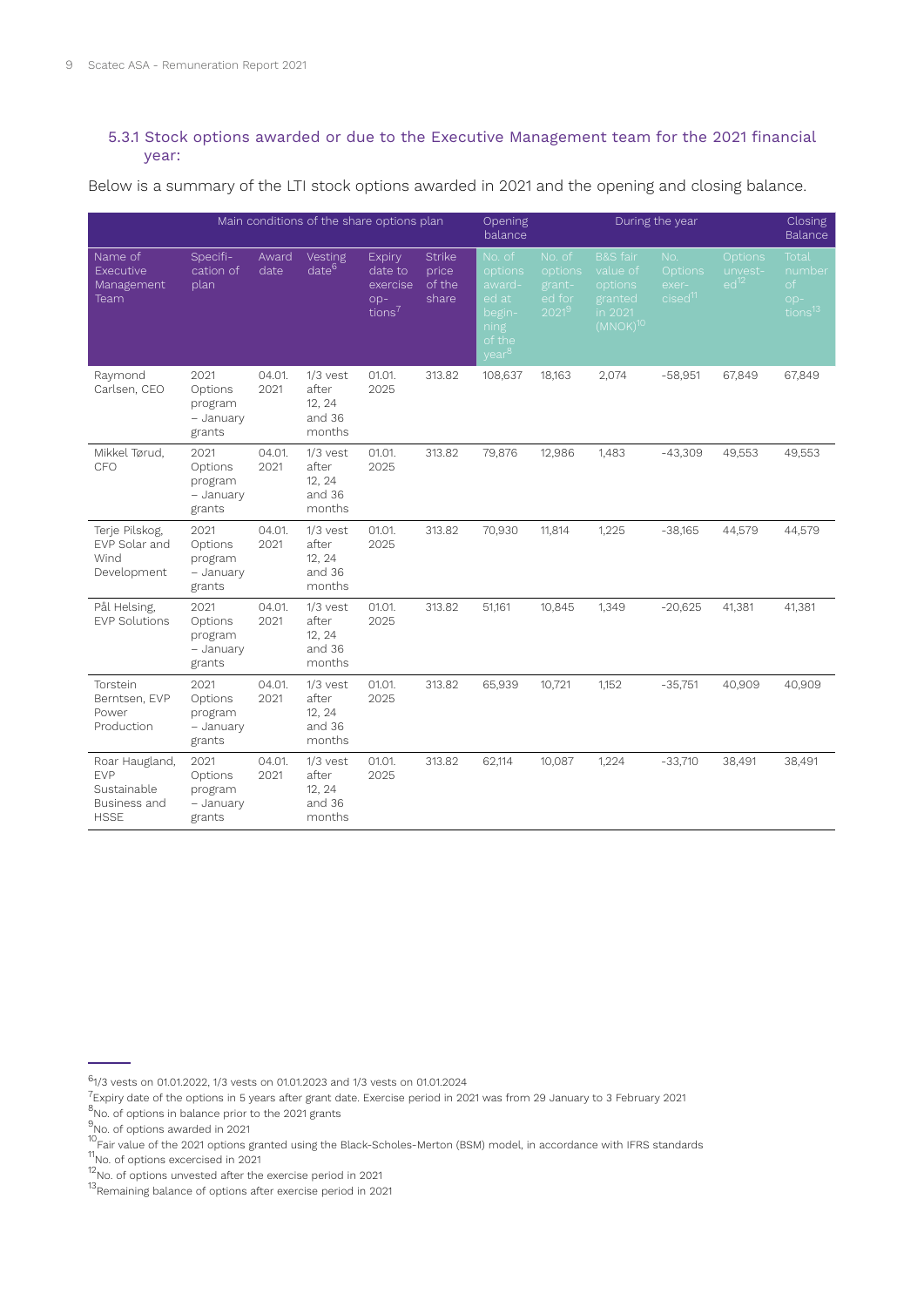| Snorre<br>Valdimarsson,<br>EVP General<br>Counsel                               | 2021<br>Options<br>program<br>- January<br>grants    | 04.01.<br>2021 | $1/3$ vest<br>after<br>12, 24<br>and 36<br>months | 01.01.<br>2025 | 313.82 | 64,072 | 10,730  | 1,238  | $-34,395$  | 40,407  | 40,407  |
|---------------------------------------------------------------------------------|------------------------------------------------------|----------------|---------------------------------------------------|----------------|--------|--------|---------|--------|------------|---------|---------|
| Toril Haaland,<br>EVP People<br>and<br>Organisation                             | 2021<br>Options<br>program<br>- January<br>grants    | 04.01.<br>2021 | $1/3$ vest<br>after<br>12, 24<br>and 36<br>months | 01.01.<br>2025 | 313.82 | 43.450 | 9,210   | 1,052  | $-17,516$  | 35,144  | 35,144  |
| Jarl Arve<br>Kosberg, EVP<br>Hydropower<br>Project<br>Development <sup>14</sup> | 2021<br>Options<br>program<br>- Febru-<br>ary grants | 24.02.<br>2021 | $1/3$ vest<br>after<br>12, 24<br>and 36<br>months | 01.01.<br>2025 | 313.82 | N/A    | 12,854  | 677    | N/A        | 12,854  | 12,854  |
| Total                                                                           |                                                      |                |                                                   |                |        |        | 107,410 | 11,474 | $-282,422$ | 371,167 | 371,167 |

### 5.4 Any use of the right to reclaim

No variable remuneration was reclaimed in 2021. All members of the Executive Management team accepts that the Company can rectify any errors in payment of salary, holiday allowance and any other benefits, including bonus as outlined in respective employment contracts.

## 5.5 Performance of the Executive Management team in the reported financial year:

Executive Management are evaluated on their respective department's performance in relation to the group performance as described in section 4, Company threshold. Department performance measures may include financial performance, production targets, equity returns and D&C gross margins for new projects, project pipeline and backlog growth or any other measure considered to contribute to longterm growth in shareholder value. Assessment of performance is done using a holistic approach (not equally weighted), although growth targets and financial impacts have more significant weighting. The Executive Management team's performance is also measured against Scatec's leadership values and group values.

Based on a holistic evaluation of their performance in 2021, the members of the Executive Management team were awarded bonuses ranging from 22.5% - 25% of fixed annual base salary. The maximum achieved bonus as a percentage of base salary for the Executive Management team is 50%. Bonus for performance in 2021 is paid in March 2022 and is not reflected in section 5.1 for payments made in 2021.

#### Board of Director's assessment of the Chief Executive Officer's performance

The CEO's performance is measured against the Company performance (refer to section on Company threshold) as well as Scatec's leadership and group values. While performance of assets in operation was in line with the targets and the Company performed well in other areas such as compliance and ESG, the fact that the Company did not meet its published growth targets had a significant impact on the overall performance evaluation. Based this, the CEO was awarded a bonus for 2021 of 20% of fixed annual base salary. Bonus for performance in 2021 is paid in March 2022 and is not reflected in section 5.1 for payments made in 2021.

### 5.6 Deviations from the remuneration policy implemented:

In 2021, following the acquisition of SN Power, the Board of Directors awarded a one-time additional bonus for the outcome of and the performance of each Executive Management member in the acquisition of SN Power. These amounts are reflected in section 5.1. This payment was in line with the deviation guidelines found in the Board of Directors guidelines for remuneration of Executive Management. There were no other deviations from the remuneration policy implemented in 2021.

<sup>14</sup>Jarl Arve Kosberg, retired in 2022 and forfeited awards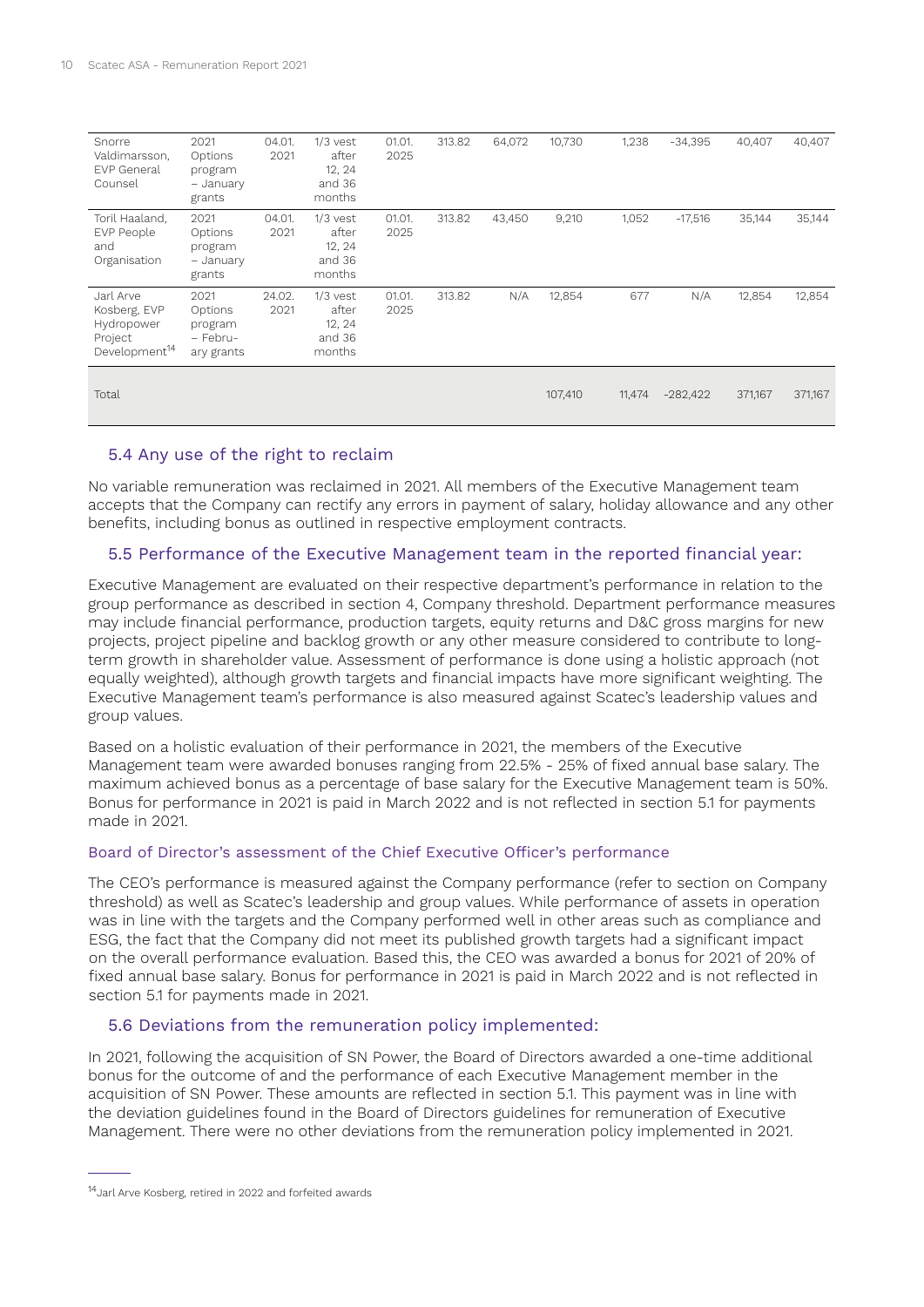## 5.7 Comparison to the development of Scatec ASA's average base salary and CEO pay ratio.

In 2021, the fixed base salary of the CEO increased by 14% effective 1 January 2021. This was, however, not a nominal annual increase. An independent evaluation was conducted by Korn Ferry to assess the Executive Management team's roles and compensation following the acquisition of SN Power against publicly traded organisations in the Oslo Stock Exchange. The Company did a review of all senior managers in the organisation and adjusted pay for those with increase role scope.

In 2021, the CEO pay ratio based on the average fixed base salary was 3 times the average fixed base salary of a permanent full time equivalent employee in Scatec ASA employed in 2021.

#### 5.7.1 Comparative table of the total remuneration paid and company performance from 2017-2021.

|                                            |                                              |       |       | Total remuneration (NOK Thousand) |        |       |
|--------------------------------------------|----------------------------------------------|-------|-------|-----------------------------------|--------|-------|
| Name of<br>Executive<br>Management<br>team | Title                                        | 2017  | 2018  | 2019                              | 2020   | 2021  |
| Raymond Carlsen                            | Chief Executive Officer                      | 4,376 | 5,447 | 5,762                             | 6,664  | 9,026 |
| Mikkel Tørud                               | Chief Financial Officer                      | 4,734 | 4,969 | 4,832                             | 4,955  | 6,378 |
| Snorre<br>Valdimarsson                     | EVP General Counsel                          | 3,977 | 4,232 | 4,202                             | 4,329  | 5,348 |
| Terje Pilskog                              | EVP Project Development<br>& Project Finance | 4,252 | 4,554 | 4,370                             | 4,587  | 5,939 |
| Roar Haugland                              | EVP Sustainable Business<br>& HSSE           | 2,477 | 2,924 | 3,197                             | 3,702  | 4,631 |
| Torstein Berntsen                          | EVP Power Production<br>and Asset Management | 4,120 | 4,308 | 4,196                             | 4,277  | 5,062 |
| Pål Helsing                                | <b>EVP Solutions</b>                         | 2,006 | 2,864 | $9,230^{15}$                      | 3,961  | 5,093 |
| <b>Toril Haaland</b>                       | EVP People &<br>Organisation                 | N/A   | 870   | 2,068                             | 3,344  | 4,299 |
| Jarl Arve Kosberg                          | EVP Hydropower Project<br>Development        | N/A   | N/A   | N/A                               | N/A    | 2798  |
| Scatec Group performance                   |                                              |       |       |                                   |        |       |
| figures) MNOK                              | Profit/loss for the period (consolidated     | 438   | 226   | 155                               | $-368$ | 456   |
| EBITDA (consolidated figures) MNOK         |                                              | 1,241 | 902   | 1,386                             | 2,069  | 2,903 |

<sup>&</sup>lt;sup>15</sup>Pål Helsing did not participate in the share option program launched in 2016 but did as a substitute earn synthetic options during the 36 months period from 1 December 2015 until 30 November 2018. The gain on these synthetic options was paid out in 2019, which is the reason this number deviates considerably from earlier years. This figure was reported as other benefits in the 2019 Annual report and is therefore included as total remuneration for 2019.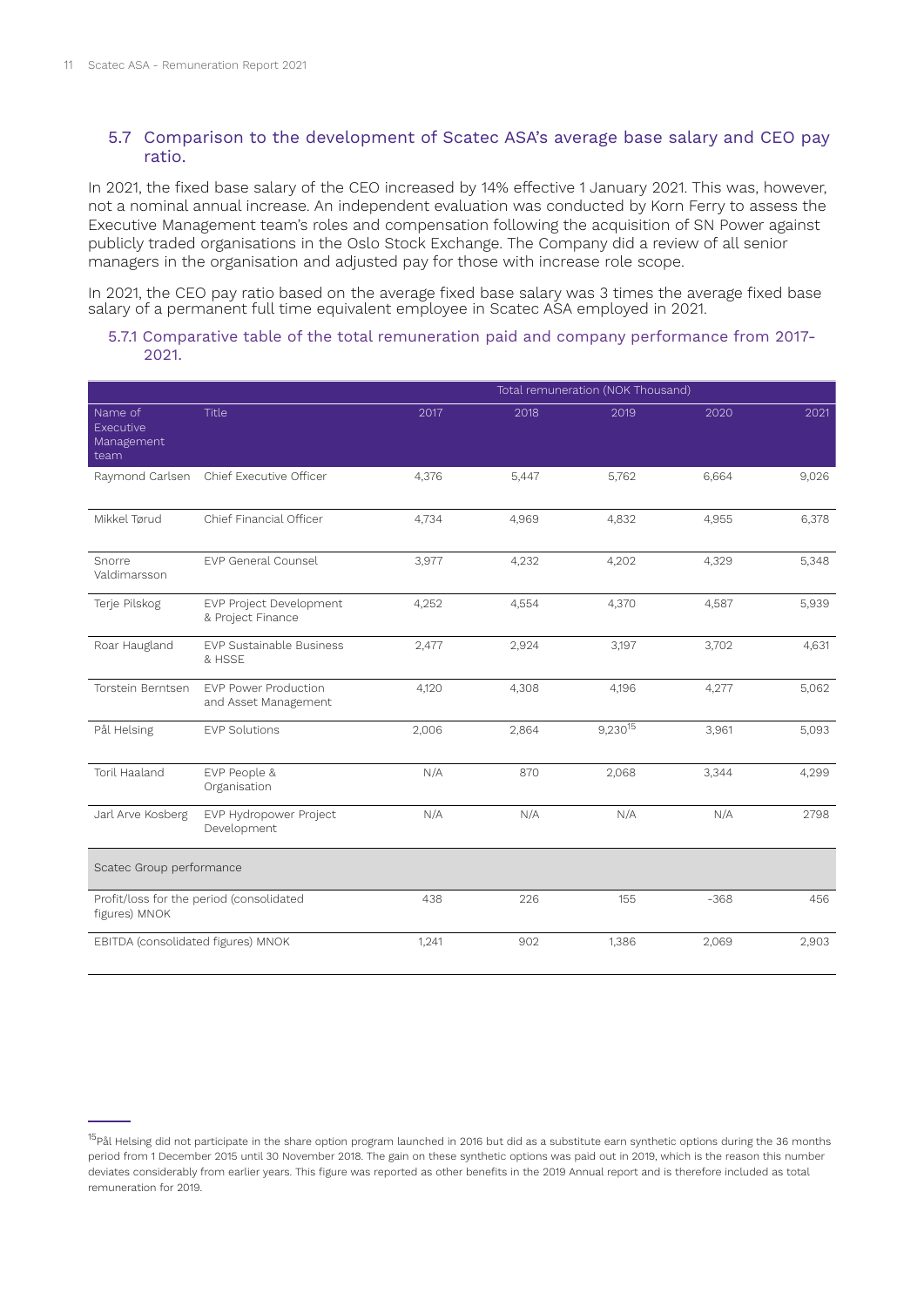### 5.7.2 Comparative table of the fixed annual base salary over the last 5 reported financial years<sup>16</sup>:

| Name of Executive<br>Management team <sup>17</sup> | Title                                                                                                                        | Increase in<br>fixed annual<br>base salary in<br>2017 | Increase in<br>fixed annual<br>base salary in<br>2018 | Increase in<br>fixed annual<br>base salary in<br>2019 | Increase in<br>fixed annual<br>base salary in<br>$2020^{18}$ | Increase in<br>fixed annual<br>base salary in<br>$2021^{19}$ |
|----------------------------------------------------|------------------------------------------------------------------------------------------------------------------------------|-------------------------------------------------------|-------------------------------------------------------|-------------------------------------------------------|--------------------------------------------------------------|--------------------------------------------------------------|
| Raymond Carlsen                                    | <b>Chief Executive</b><br>Officer                                                                                            | 7%                                                    | 3%                                                    | 3%                                                    | 3%                                                           | 14%                                                          |
| Mikkel Tørud                                       | Chief Financial Officer                                                                                                      | 2%                                                    | 3%                                                    | 3%                                                    | 0%                                                           | 12%                                                          |
| Snorre Valdimarsson                                | <b>EVP General Counsel</b>                                                                                                   | 6%                                                    | 3%                                                    | 9%                                                    | 0%                                                           | 15%                                                          |
| Terje Pilskog                                      | <b>EVP Project</b><br>Development &<br>Project Finance                                                                       | 2%                                                    | 3%                                                    | 8%                                                    | 0%                                                           | 18%                                                          |
| Roar Haugland                                      | EVP Sustainable<br><b>Business &amp; HSSE</b>                                                                                | 6%                                                    | 2%                                                    | 3%                                                    | 0%                                                           | 11%                                                          |
| Torstein Berntsen                                  | <b>FVP Power</b><br>Production and Asset<br>Management                                                                       | 2%                                                    | 3%                                                    | 3%                                                    | 0%                                                           | 20%                                                          |
| Pål Helsing                                        | <b>EVP Solutions</b>                                                                                                         | N/A                                                   | 3%                                                    | 3%                                                    | 0%                                                           | 19%                                                          |
| <b>Toril Haaland</b>                               | EVP People &<br>Organisation                                                                                                 | N/A                                                   | N/A                                                   | 3%                                                    | 0%                                                           | 15%                                                          |
|                                                    | Actual annual increases on fixed annual base salary on a full-time equivalent permanent employee in Scatec ASA <sup>20</sup> |                                                       |                                                       |                                                       |                                                              |                                                              |
| Employees of Scatec ASA                            |                                                                                                                              | 6%                                                    | 4%                                                    | 2%                                                    | 5%                                                           | 7%                                                           |

# 6. Information on shareholder vote

The remuneration for the Executive Management for the financial year 2021 as described in this report is in line with the Company's guidelines as approved on the annual general meeting in April 2021.

Oslo, 17 March 2022

The Board of Directors of Scatec ASA

<sup>&</sup>lt;sup>16</sup>Does not include holiday allowance.

<sup>&</sup>lt;sup>17</sup>Jarl Arve Kosberg out of scope as was hired in Jan. 2021.

<sup>18</sup>Salary freeze for members of the Executive Management team due to covid. Effective annual salary review changed from 1 July to 1 January in July 2021. CEO was always 1 January and increase was decided prior to Covid outbreak in March 2021.

<sup>&</sup>lt;sup>19</sup>Large fixed annual base salary increase is to reflect change in company and scope of role following acquisition of SN Power. This review was

conducted by Korn Ferry.<br><sup>20</sup>Calculated by comparing annual base salary of employees who worked the full year. Includes all salary increases (ie. annual merit increase, internal position changes, promotions etc). Calculation is called "lønnsglidning" in Norwegian practice.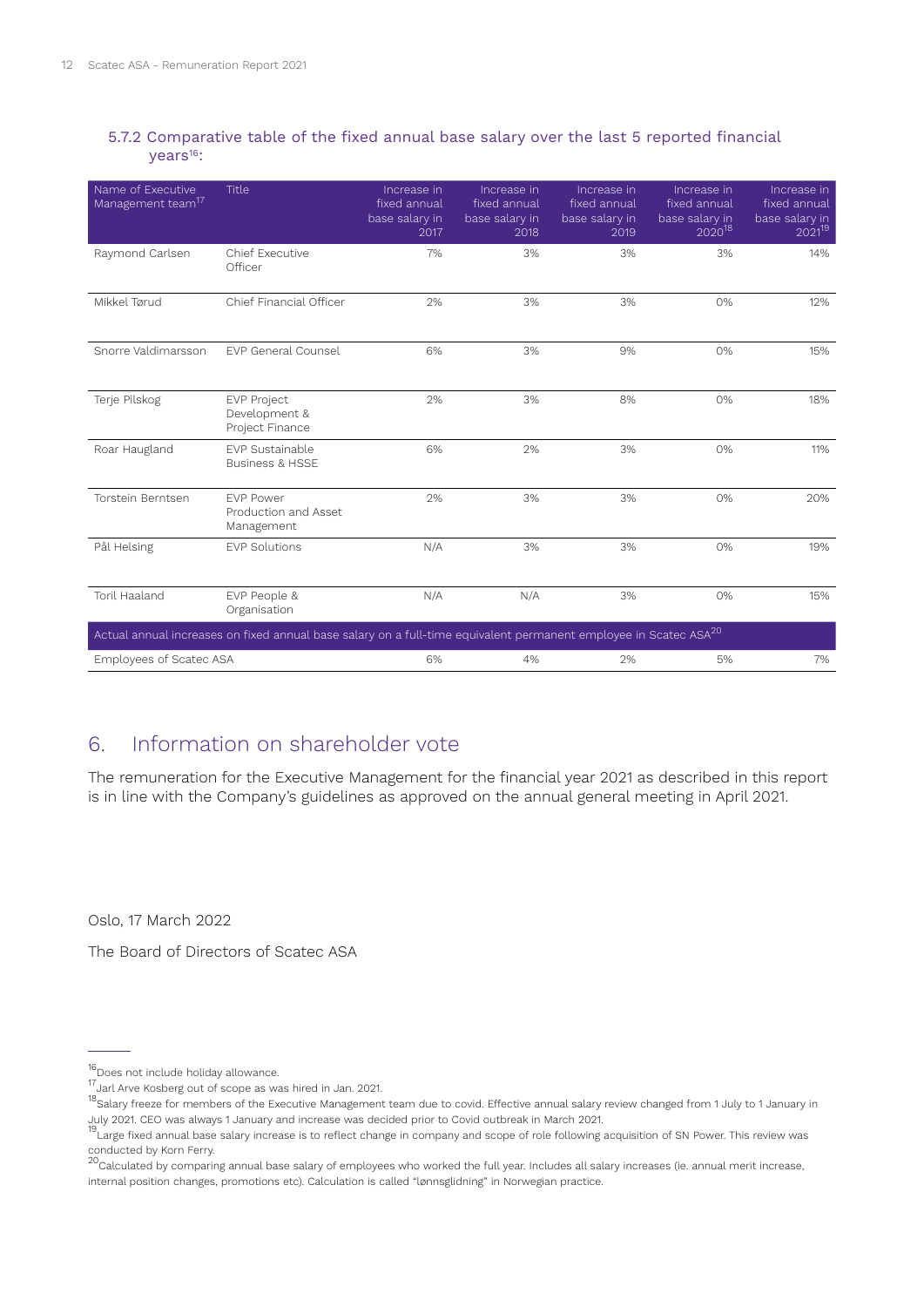

Statsautoriserte revisorer Ernst & Young AS

Dronning Eufemias gate 6a, 0191 Oslo Postboks 1156 Sentrum, 0107 Oslo

Foretaksregisteret: NO 976 389 387 MVA TIf: +47 24 00 24 00

www.ey.no Medlemmer av Den norske Revisorforening

#### **INDEPENDENT AUDITOR'S ASSURANCE REPORT ON REMUNERATION REPORT**

To the General Meeting of Scatec ASA

#### Opinion

We have performed an assurance engagement to obtain reasonable assurance that Scatec ASA's report on salary and other remuneration to directors (the remuneration report) for the financial year ended 31 December 2021 has been prepared in accordance with section 6-16 b of the Norwegian Public Limited Liability Companies Act and the accompanying regulation.

In our opinion, the remuneration report has been prepared, in all material respects, in accordance with section 6-16 b of the Norwegian Public Limited Liability Companies Act and the accompanying regulation.

#### Board of directors' responsibilities

The board of directors is responsible for the preparation of the remuneration report and that it contains the information required in section 6-16 b of the Norwegian Public Limited Liability Companies Act and the accompanying regulation and for such internal control as the board of directors determines is necessary for the preparation of a remuneration report that is free from material misstatements, whether due to fraud or error.

#### Our independence and quality control

We are independent of the company in accordance with the requirements of the relevant laws and regulations in Norway and the International Ethics Standards Board for Accountants' International Code of Ethics for Professional Accountants (including International Independence Standards) (IESBA Code), and we have fulfilled our other ethical responsibilities in accordance with these requirements. Our firm applies International Standard on Quality Control 1 (ISQC 1) and accordingly maintains a comprehensive system of quality control including documented policies and procedures regarding compliance with ethical requirements, professional standards and applicable legal and regulatory requirements.

#### **Auditor's responsibilities**

Our responsibility is to express an opinion on whether the remuneration report contains the information required in section 6-16 b of the Norwegian Public Limited Liability Companies Act and the accompanying regulation and that the information in the remuneration report is free from material misstatements. We conducted our work in accordance with the International Standard for Assurance Engagements (ISAE) 3000 - "Assurance engagements other than audits or reviews of historical financial information".

We obtained an understanding of the remuneration policy approved by the general meeting. Our procedures included obtaining an understanding of the internal control relevant to the preparation of the remuneration report in order to design procedures that are appropriate in the circumstances, but not for the purpose of expressing an opinion on the effectiveness of the company's internal control. Further we performed procedures to ensure completeness and accuracy of the information provided in the remuneration report, including whether it contains the information required by the law and accompanying regulation. We believe that the evidence we have obtained is sufficient and appropriate to provide a basis for our opinion.

Oslo, Norway, 29 March 2022 ERNST & YOUNG AS

The auditor's assurance report is signed electronically

Petter Frode Larsen State Authorised Public Accountant (Norway)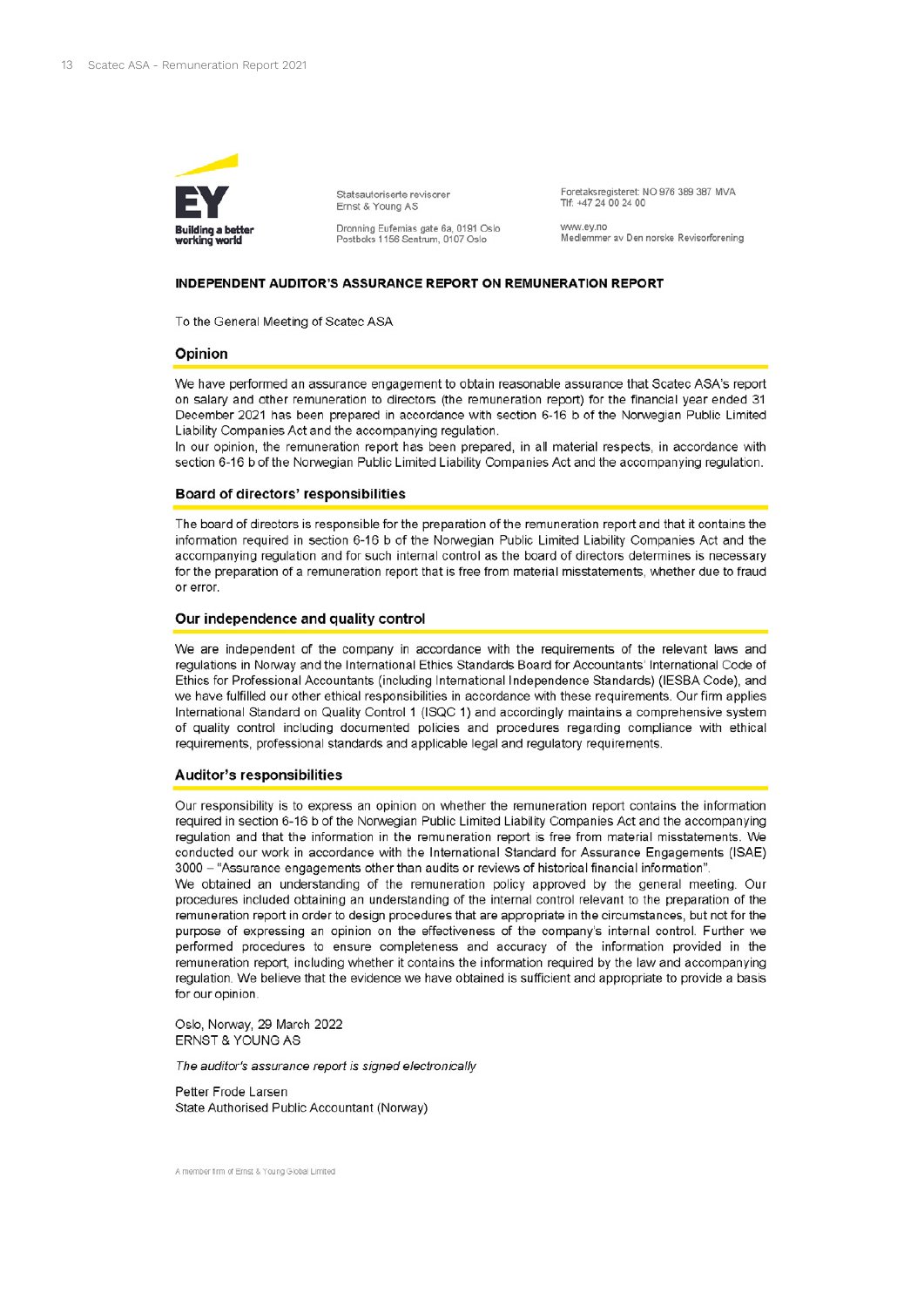

The signatures in this document are legally binding. The document is signed using Penneo<sup>166</sup> secure digital signature. The identity of the signers has been recorded, and are listed below.

"By my signature I confirm all dates and content in this document."



This document is digitally signed using Penneo.com. The digital signature data within the document is secured and validated by the computed hash value of the original document. The document is locked and timestamped with a certificate from a trusted third party. All cryptographic evidence is embedded within this PDF, for future validation if necessary.

#### How to verify the originality of this document

This document is protected by an Adobe CDS certificate. When you open the

document in Adobe Reader, you should see, that the document is certified by Penneo e-signature service <penneo@penneo.com>. This guarantees that the contents of the document have not been changed.

You can verify the cryptographic evidence within this document using the Penneo validator, which can be found at https://penneo.com/validate